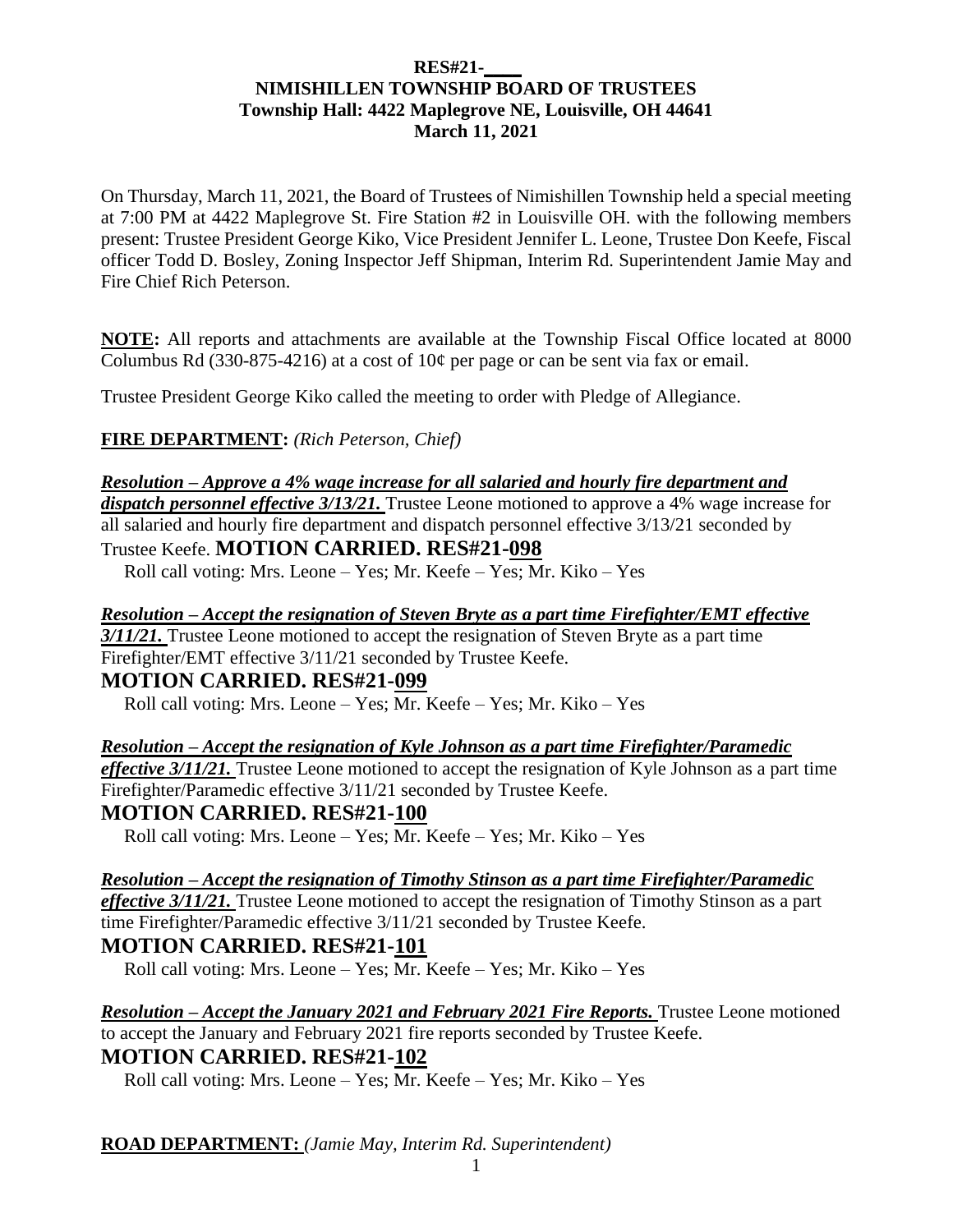*Resolution – Approve the March 11, 2021 Road Report.* Trustee Leone motioned to approve the March 11, 2021 Road Report seconded by Trustee Keefe.

## **MOTION CARRIED. RES#21-103**

Roll call voting: Mrs. Leone – Yes; Mr. Keefe – Yes; Mr. Kiko – Yes

*Resolution – Approve sending letters requesting street sweeping quotes for allotments.* Trustee Leone motioned to approve sending letters requesting street sweeping quotes for allotments seconded by Trustee Keefe. **MOTION CARRIED. RES#21-104** 

Roll call voting: Mrs. Leone – Yes; Mr. Keefe – Yes; Mr. Kiko – Yes

# **ZONING DEPARTMENT:** *(Jeff Shipman, Zoning Inspector)*

*Resolution – Approve the March 11. 2021 Zoning Report.* Trustee Leone motioned to approve the March 11, 2021 Zoning Report seconded by Trustee Keefe.

### **MOTION CARRIED. RES#21-105**

Roll call voting: Mrs. Leone – Yes; Mr. Keefe – Yes; Mr. Kiko – Yes

*Resolution – Approve the 2021 February Monthly Auditor Report.* Trustee Leone motioned to approve the 2021 February Monthly Auditor Report seconded by Trustee Keefe. **MOTION CARRIED. RES#21-106** 

Roll call voting: Mrs. Leone – Yes; Mr. Keefe – Yes; Mr. Kiko – Yes

**DISCUSSION:** Motion to use a title agency during demolition process, (\$200.00 per parcel).

### **FISCAL OFFICER:** *(Todd D. Bosley, Fiscal Officer)*

*Resolution – Approve to Amend Appropriations from one account to another within the Fund: from 2903 FEMA to 2903-760-740 in amount of \$137,200.96*. Trustee Leone motioned to approve to Amend Appropriations from one account to another within the Fund: from 2903 FEMA to 2903- 760-740 in amount of \$137,200.96 seconded by Trustee Keefe.

### **MOTION CARRIED. RES#21-107**

Roll call voting: Mrs. Leone – Yes; Mr. Keefe – Yes; Mr. Kiko – Yes

#### **Fiscal Department: Questions and Answers.** None

**TRUSTEES:** *(George Kiko, Jennifer Leone, Don Keefe)* 

### **Executive Session:** Personnel Matters

a. *Resolution – Enter into executive session from this special meeting at 7:10 PM as authorized under O.R.C. 121.22 (G) (1) Personnel matters to consider appointment, employment, dismissal, discipline, promotion, demotion or compensation of a public employee.* Trustee Kiko motioned to enter into executive session at 7:10 PM from this